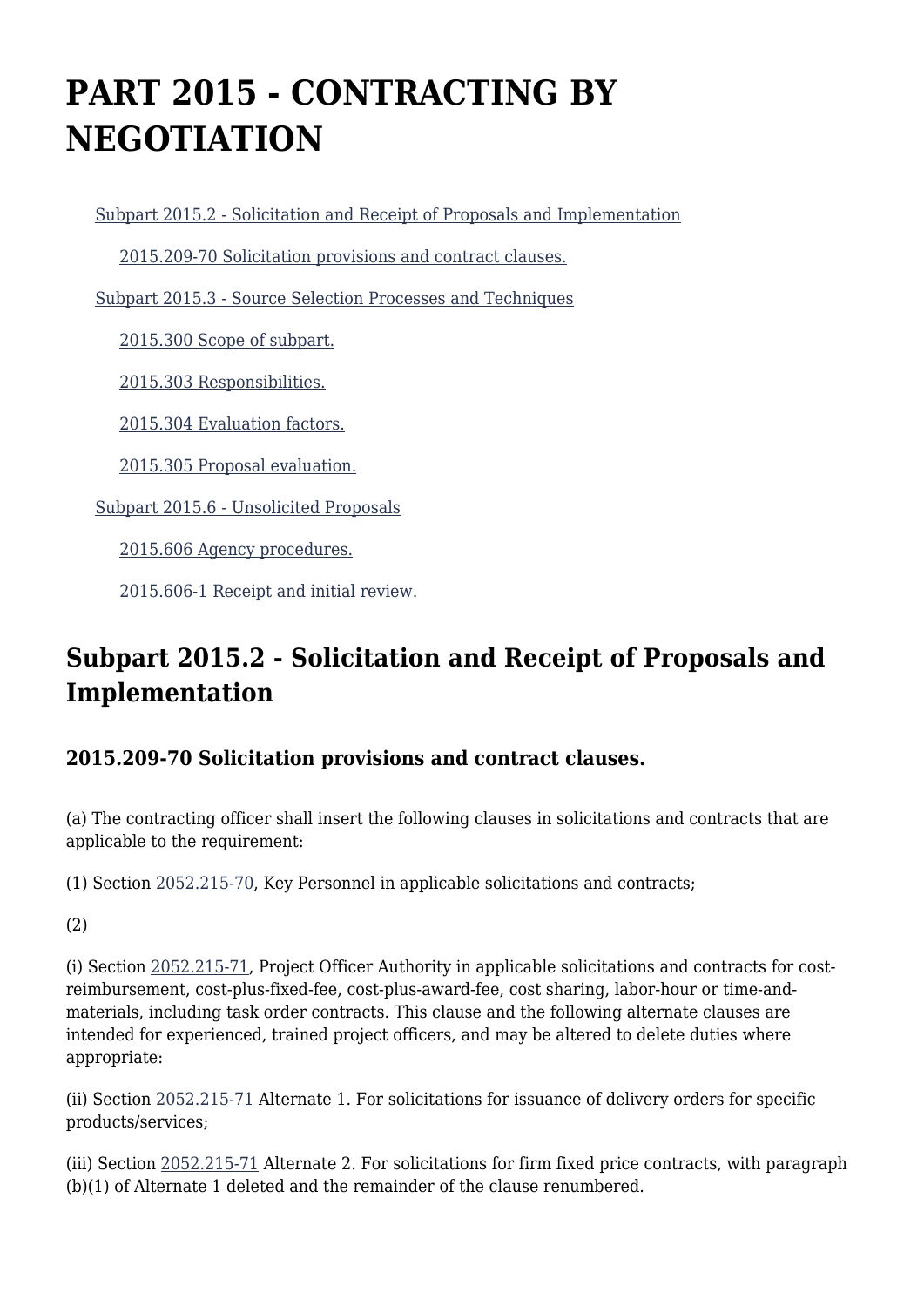(3) The contracting officer shall insert the provision at [2052.215-72,](https://origin-www.acquisition.gov/%5Brp:link:nrcar-part-2052%5D#Section_2052_215_72_T48_60638251117) Timely Receipt of Proposals in all solicitations;

(4) The contracting officer shall insert the provision at [2052.215-73,](https://origin-www.acquisition.gov/%5Brp:link:nrcar-part-2052%5D#Section_2052_215_73_T48_60638251118) Award Notification and Commitment of Public Funds in all solicitations; and

(5) The contracting officer shall insert the provision at [2052.215-74,](https://origin-www.acquisition.gov/%5Brp:link:nrcar-part-2052%5D#Section_2052_215_74_T48_60638251119) Disposition of Proposals in all solicitations.

(b) The contracting officer may insert the following provisions in all solicitations as applicable. These provisions may be altered to fit the circumstances of the requirement. These provisions shall be tailored to assure that all sections of the instructions for the Technical and Management Proposal, or Oral Presentation and Supporting Documentation, reflect a one-to-one relationship to the evaluation criteria:

(1) Section [2052.215-75,](https://origin-www.acquisition.gov/%5Brp:link:nrcar-part-2052%5D#Section_2052_215_75_T48_60638251120) Proposal Presentation and Format for negotiated procurements for cost type contracts;

(2) Section [2052.215-75](https://origin-www.acquisition.gov/%5Brp:link:nrcar-part-2052%5D#Section_2052_215_75_T48_60638251120) Alternate 1 may be used for all solicitations for negotiated task order contracts;

(3) Section 2015.215-75 Alternate 2 may be used for all solicitations for negotiated fixed price, labor hour, or time and materials contracts:

(c) The contracting officer shall insert the provision at [2052.215-76,](https://origin-www.acquisition.gov/%5Brp:link:nrcar-part-2052%5D#Section_2052_215_76_T48_60638251121) PreProposal Conference, in solicitations which include a PreProposal conference. This provision may be altered to fit the circumstances of the requirement.

(d) The contracting officer shall insert the following clauses in solicitations and contracts as applicable:

(1) Section [2052.215-77,](https://origin-www.acquisition.gov/%5Brp:link:nrcar-part-2052%5D#Section_2052_215_77_T48_60638251122) Travel Approvals and Reimbursement, must be inserted in cost reimbursement solicitations and contracts which require travel but do not set a specific ceiling amount on that travel. Requests for foreign travel must be submitted to the NRC 30 days in advance of the travel date.

(2) Section [2052.215-78,](https://origin-www.acquisition.gov/%5Brp:link:nrcar-part-2052%5D#Section_2052_215_78_T48_60638251123) Travel Approvals and Reimbursement - Alternate 1, shall be inserted in cost reimbursement solicitations and contracts which include a ceiling amount on travel. Requests for foreign travel must be submitted to the NRC 30 days in advance of the travel.

(e) The contracting officer shall include the following provisions in all solicitations for competitive procurements to describe the relationship of technical considerations to cost considerations. The contracting officer may make appropriate changes to these provisions to accurately reflect other evaluation procedures, such as evaluation of proposals against mandatory criteria and bench marking criteria for Information Technology (IT) procurements:

(1) Section [2052.215-79](https://origin-www.acquisition.gov/%5Brp:link:nrcar-part-2052%5D#Section_2052_215_79_T48_60638251124) Contract Award and Evaluation of Proposals, shall be included in all solicitations where technical merit is more important than cost,

(2) Section [2052.215-79](https://origin-www.acquisition.gov/%5Brp:link:nrcar-part-2052%5D#Section_2052_215_79_T48_60638251124) Alternate 1 must be included when proposals are to be evaluated on a lowest price, technically acceptable basis.

(3) Section [2052.215-79](https://origin-www.acquisition.gov/%5Brp:link:nrcar-part-2052%5D#Section_2052_215_79_T48_60638251124) Alternate 2 shall be included where cost and technical merit are of equal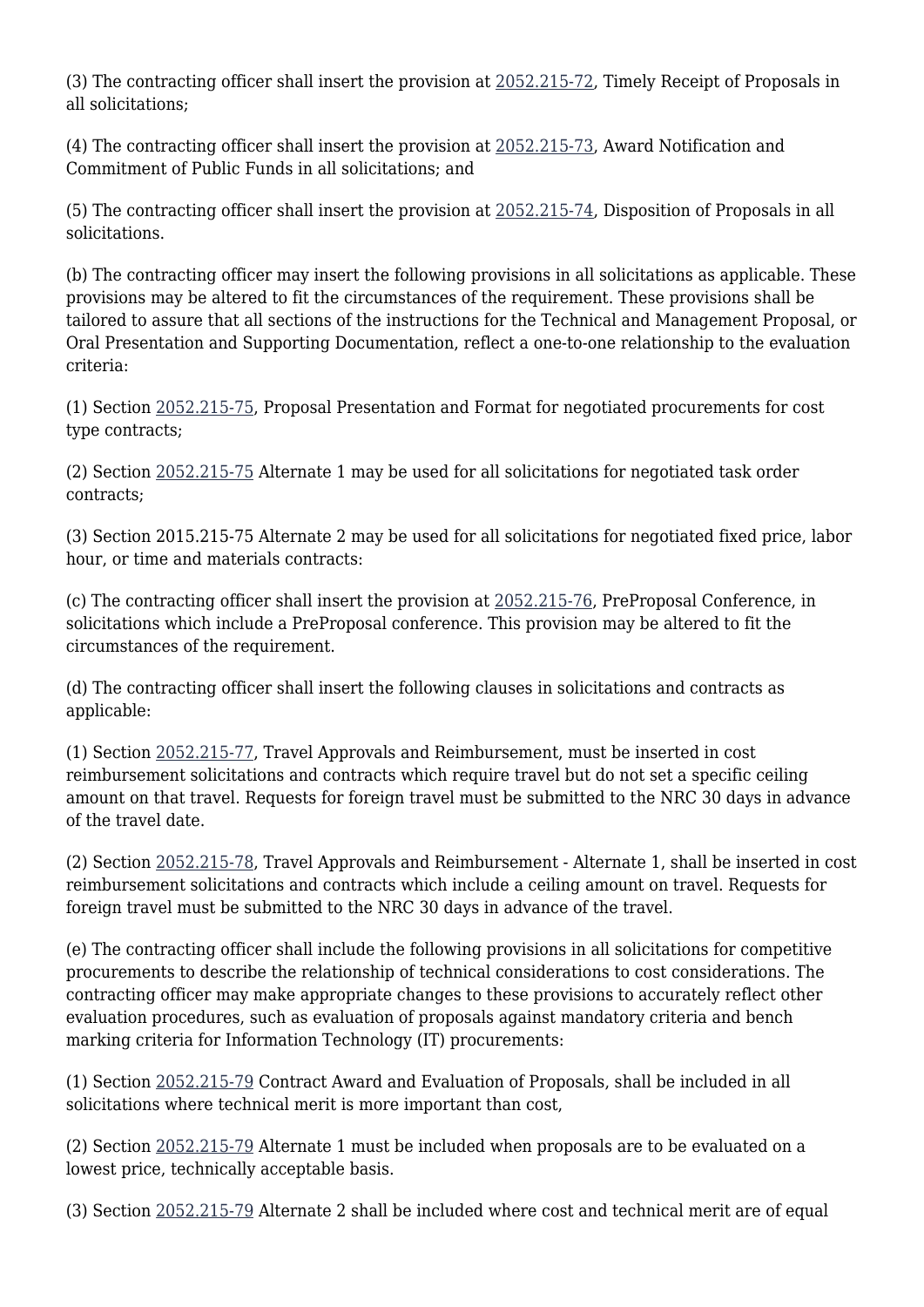# **Subpart 2015.3 - Source Selection Processes and Techniques**

### **2015.300 Scope of subpart.**

This subpart applies to all contracts awarded on a competitive basis in accordance with FAR part 15. This subpart does not apply to contracts awarded on a non-competitive basis to the Small Business Administration under Section 8(a) of the Small Business Act.

## **2015.303 Responsibilities.**

(a) The source selection authority is the contracting officer. The contracting officer, acting as the source selection authority, shall select an offer for award based on review of the Source Evaluation Panel's recommendation contained in the reports described in paragraph (c) of this section.

(b) Any cancellation of solicitations and subsequent rejection of all proposals must be approved by the Head of the Contracting Activity.

(c) For all proposed contracts with total estimated values in excess of the simplified acquisition threshold and expected to result from competitive technical and price/cost negotiations, the cooperative review efforts of technical, contracting, and other administrative personnel are formalized through establishment of a Source Evaluation Panel. A single technical member may be appointed to the Source Evaluation Panel to evaluate proposals with the contracting officer's approval. In these instances, the Designating Official may appoint technical advisors (non-voting members) to assist the single technical member. The Source Evaluation Panel should not exceed five members, including the Chairperson except in unusual cases. The Source Evaluation Panel's proposal evaluation report(s) may include a Competitive Range Report and a Final Evaluation Report (to be used when award will be made after conducting discussions), or a Recommendation for Award Report (to be used when award will be made without discussions).

(d) The Designating Official (Office Director or designee) is responsible for appointing a Source Evaluation Panel to evaluate competitive technical proposals in accordance with the solicitation technical criteria. The Designating Official is also responsible for conducting an independent review and evaluation of the Source Evaluation Panel's proposal evaluation report(s) to the contracting officer.

#### **2015.304 Evaluation factors.**

The evaluation factors included in the solicitation serve as the standard against which all proposals are evaluated and are the basis for the development of proposal preparation instructions in accordance with FAR 15.304(b). The solicitation may indicate the relative importance of evaluation factors and subfactors by assigning a numerical weight to each factor. If a solicitation uses numerical weights, those weights shall be stated in the solicitation. The relative importance of factors that are not numerically weighted will be stated in the solicitation. Examples of factors which may not be numerically weighted are conflict of interest, estimated cost, and "go/no go" evaluation